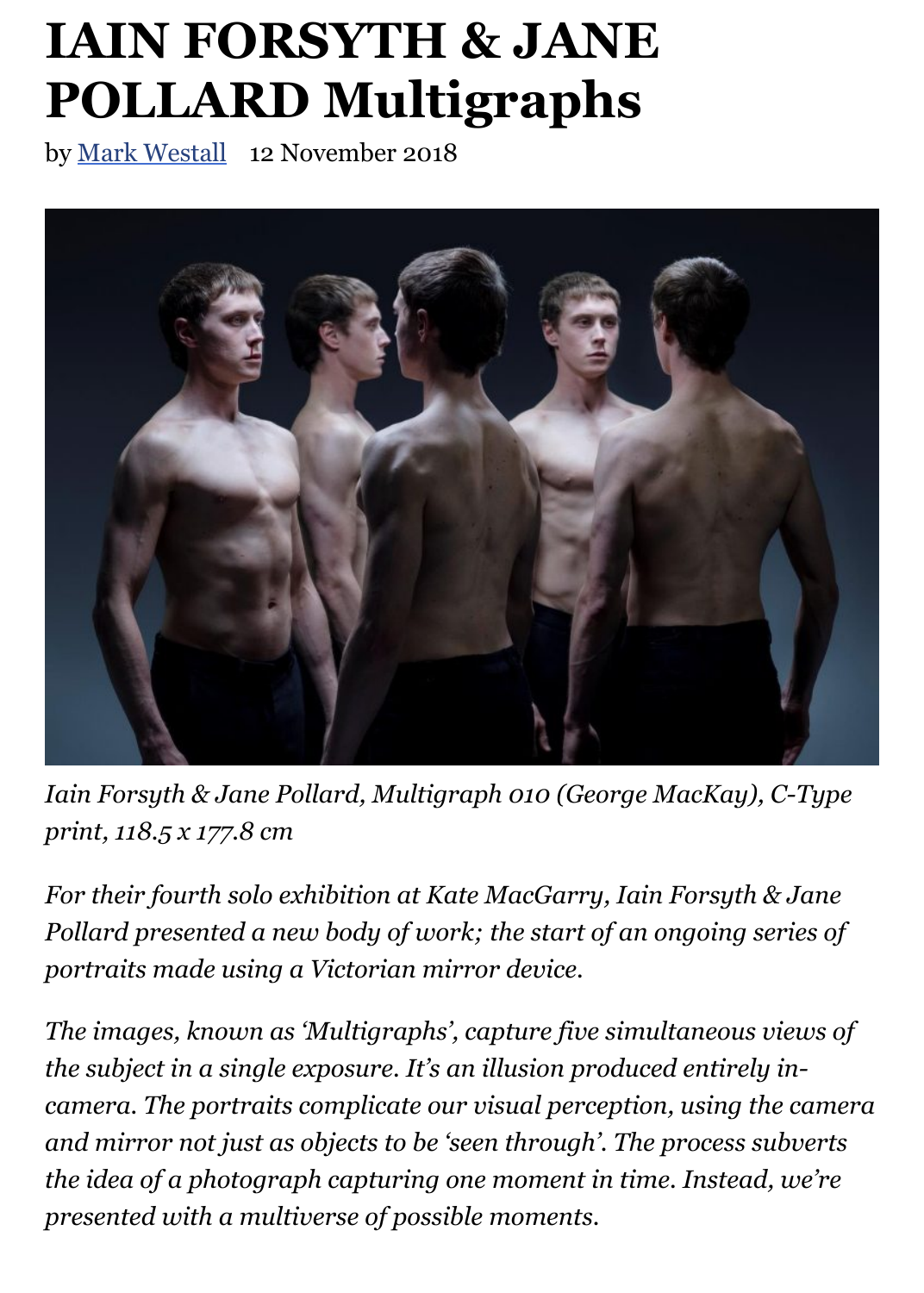*Mirror reflections have long haunted Western art. But here, the absent Mirror reflections have long haunted Western art. But here, the absent of a visible frame disrupts our perception. The subject isn't in full contain to a visible frame disrupts our perception. The subject isn't in full contained The unstable relationship between the five figures lends the group an uncanny, off-kilter agency. We sense a gang, a secret pact, the hint of ritual. But also something unreal, almost synthetic, post-human. Wh reflection holds your gaze, it reads like a dissenter in the ranks. The conspiratorial undertone is shattered by this perceived non-conform the rebel.*

*With a longstanding interest in reflection and refraction, Forsyth & Pollard's practice has been a form of portraiture from the very start. From their first video self-portrait to early live projects, including A 'N' Roll Suicide (ICA, London 1998). More recently, they've expanded on these ideas in their feature-documentary 20,000 Days on Earth (Film4/BFI, 2014), an intimate portrayal of the artistic process, made with the musician Nick Cave.*

*Forsyth & Pollard created these portraits at Somerset House Studios their regular collaborator, photographer Paul Heartfield. The subjetting the subjetting photographer Paul Heartfield. are all people they have worked with across their practice.*

*IAIN FORSYTH & JANE POLLARD Multigraphs till 15 December 20 Preview Friday 9 November 6-8pm Kate MacGarry 27 Old Nichol Street London, E2 7HR www.katemacgarry.com*

## *About the artists*

*IAIN FORSYTH was born in 1973 in Manchester, JANE POLLARD was born in 1972 in Newcastle. They live and work in London. Their film*